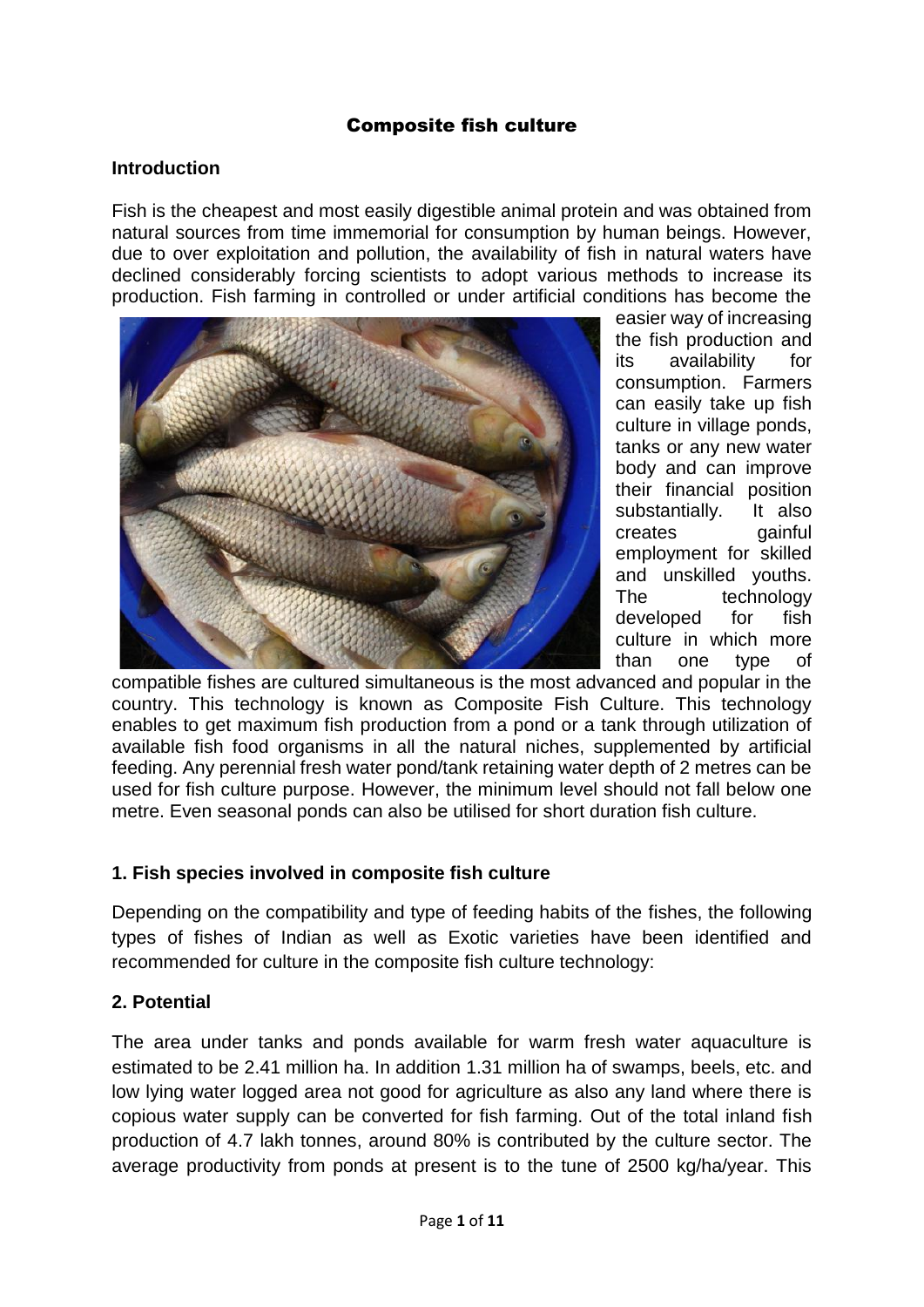shows the tremendous scope for fish culture in the country. Only 15 % of the potential area of tanks and ponds available is developed so far, showing immense possibilities for horizontal expansion of composite fish culture.

# **3. Technical Parameters**

Technical parameters of composite fish culture has been enclosed as Annexure – I which includes site selection, items of development, pre and post stocking operations, stocking density, fertilisation, feeding etc.

| <b>Species</b>           | <b>Feeding habit</b>     | <b>Feeding zone</b>                         |
|--------------------------|--------------------------|---------------------------------------------|
| <b>Indian Major Carp</b> |                          |                                             |
| Catla                    | Zoo plankton feeder      | Surface feeder                              |
| Rohu                     | Omnivorous               | Column feeder                               |
| <b>Mrigal</b>            | Detritivorous            | <b>Bottom feeder</b>                        |
| <b>Exotic carps</b>      |                          |                                             |
| Silver carp              | Phytoplankton feeder     | Surface feeder                              |
| Grass carp               | <b>Herbivorous</b>       | Surface,<br>column<br>and<br>marginal areas |
| Common carp              | Detritivorous/Omnivorous | <b>Bottom</b> feeder                        |

## **4.Subsidy**

Subsidy is available for various items like renovation/ repair of ponds, construction of new ponds, first year inputs etc. under a centrally sponsored subsidy scheme implemented by majority of the State Governments through FFDA's for different categories of farmers and also from National Fisheries Development Board (NFDB) details of which may be obtained from concerned Fisheries Departments or from the website of NFDB *www. nfdb.ap.nic*.in respectively.

## **5. Eligible Borrowers**

The following category of borrowers are eligible to avail credit.

- a) An Individual.
- b) A company.
- c) A Partnership firm.
- d) A co-operative society.
- e) A group of fish farmers.

Training in fish farming is being provided by the FFDA's to the eligible borrowers and it is essential that the borrower has prior knowledge of fish farming before availment of bank loan.

## **6. Financial Outlay**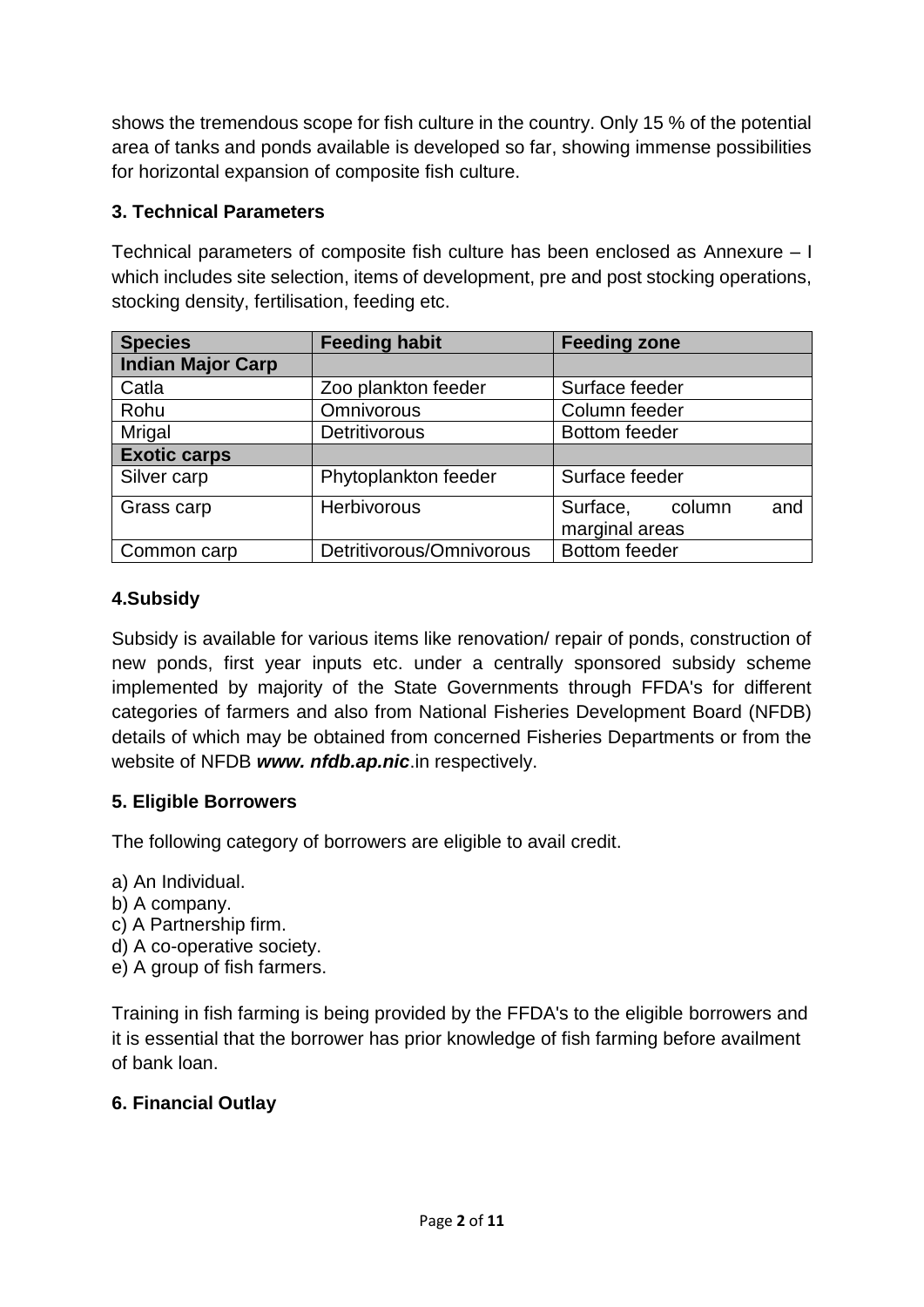The details of Capital Cost and Recurring Cost have been indicated in Annexure - II. However, the cost is indicative and actual assessment of the cost parameters have to be done keeping in view the site conditions, while submitting the project to the bank.

#### **7.Financial Analysis**

The scheme is financially viable and the financial parameters viz; Cash flow , IRR BCR are given in Annexure - III.

## **8. Repayment**

Repayment of bank loan is possible in 8 years with 1 year moratorium.(Annexure IV)

#### **9. Margin Money / Rate of interest / security**

As per RBI guidelines.

#### **10. Refinance**

NABARD provides refinance assistance for fish culture to Scheduled Commercial banks, Cooperative banks, Primary Urban Cooperative Banks, and Regional Rural Banks.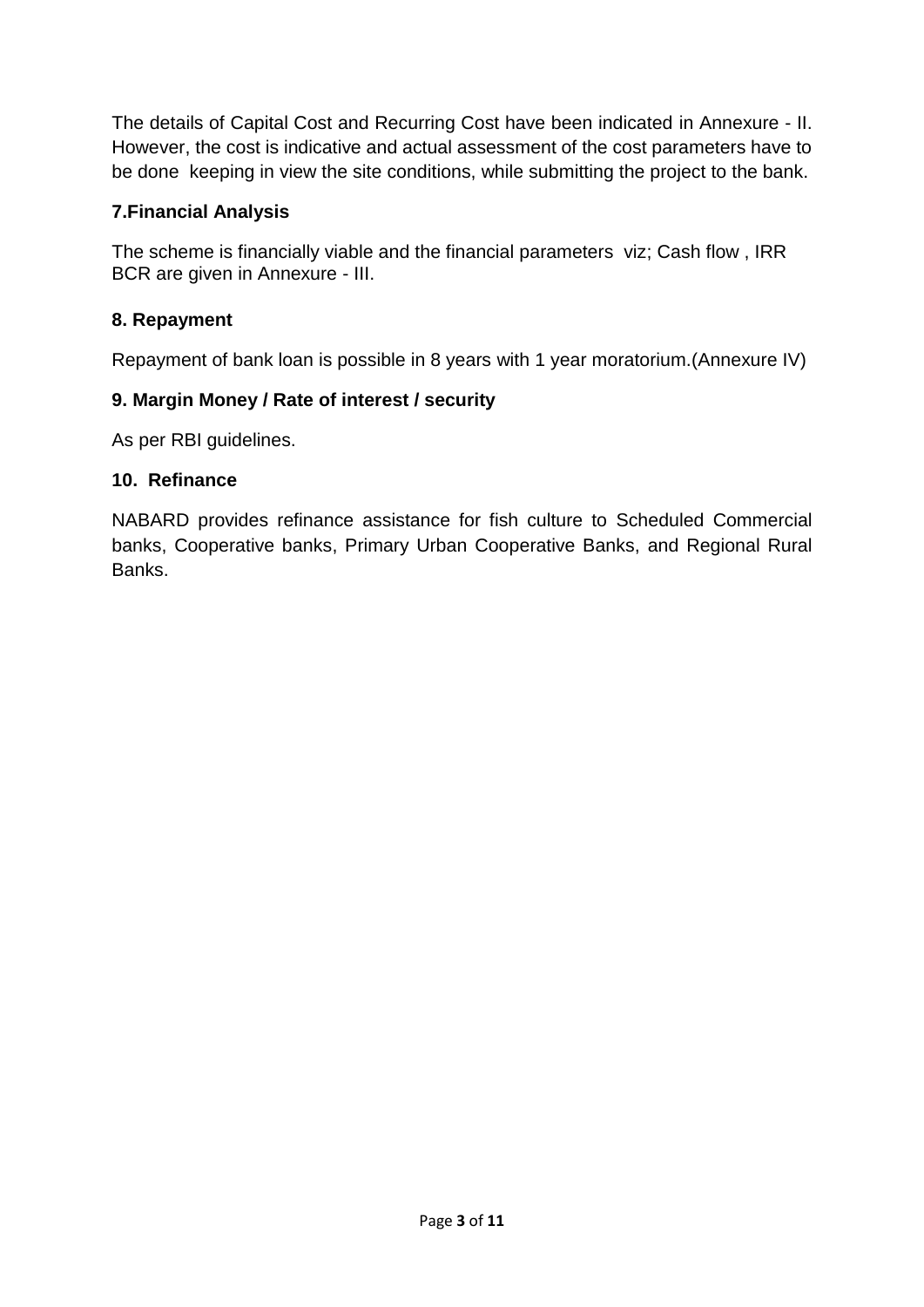# **Annexure - I**

## **Technical Parameters**

## **Technical parameters that needs to be considered for Composite Fish Culture**

#### **1. Selection of Pond**

The main criteria to be kept in mind while selecting the pond is that the soil should be water retentive, adequate supply of water is assured and that the pond is not in a flood prone area. Derelict, semi derelict or swampy ponds can be renovated for fish culture by dewatering, desilting**,** repair of the embankments and provision of inlet and outlet. The pond may be owned by the individual or taken on lease in which case the lease period should be more or coterminous with the repayment period. Construction of new ponds in ideal sites is recommended keeping in view the above parameters.

| i)         | Desilting of existing ponds                                                                                                                                                                            |
|------------|--------------------------------------------------------------------------------------------------------------------------------------------------------------------------------------------------------|
| $\ket{ii}$ | Deepening of shallow ponds.                                                                                                                                                                            |
| iii)       | Excavation of new ponds.                                                                                                                                                                               |
| iv)        | Impoundment of marginal areas of water bodies.                                                                                                                                                         |
| V)         | Construction / repairs of embankments.                                                                                                                                                                 |
| vi)        | Construction of Inlets / Outlets.                                                                                                                                                                      |
| vii)       | Any other item like civil structures, watchmen sheds, pump sets water<br>supply arrangements / electricity supply arrangements etc. depending on<br>requirements of the project based on its size etc. |

The eligible items of pond development are as follows:

#### **2. Pond Management**

Pond Management plays a very important role in fish farming before and after the stocking of fish seed. Various measures that are required to be undertaken in pre and post stocking practices are tabulated below:

## **2.1 Pre-stocking**

In case of new ponds, pre stocking operations starts with liming and filling of the pond with water. However, the first step for existing pond requiring development deals with clearing the pond of unwanted weeds and fishes either by manual, mechanical or chemical means. Different methods are employed for this.

- **i)** Removal of weeds by Manual/Mechanical or through Chemical means.
- **ii)** Removal of unwanted and predatory fishes and other animals by repeated netting or using mahua oil cake @ 2500 kg/ha metre or by sun drying the pond bed.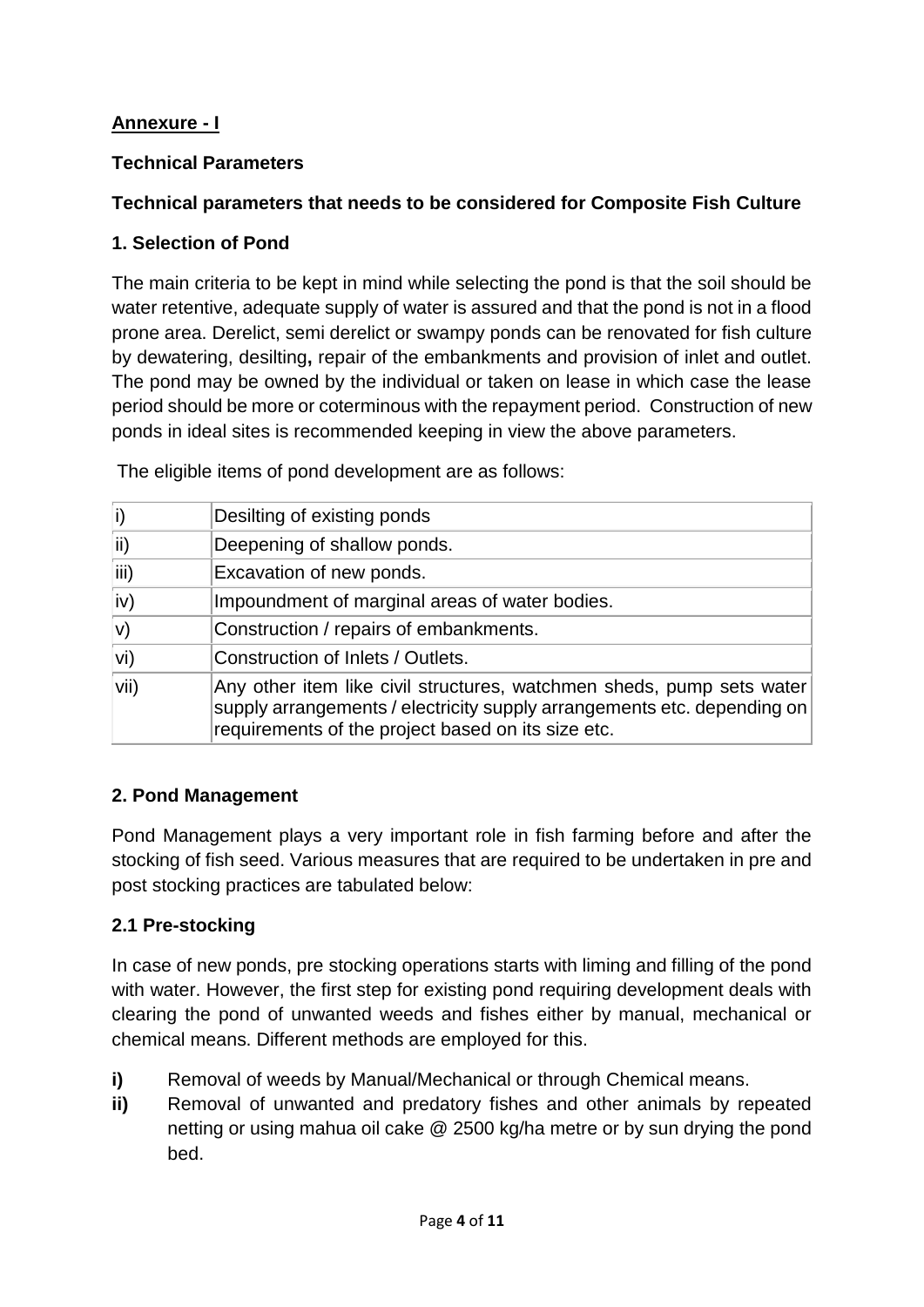- **iii) Liming:**The soils/ tanks which are acidic in nature are less productive than alkaline ponds. Lime is used to bring the pH to the desired level. In addition lime also has the following effects –
	- a) Increases the pH.
	- b) Acts as buffer and avoids fluctuations of pH.
	- c) It increases the resistance of soil to parasites.
	- d) Its toxic effect kills the parasites; and
	- e) It hastens organic decomposition.

The normal doses of the lime desired ranges from 200 to 250 Kg/ha. However, the actual dose has to be calculated based on pH of the soil and water as follows:

| Soil pH     | Lime (kg/ha) |
|-------------|--------------|
| $4.5 - 5.0$ | 2,000        |
| $5.1 - 6.5$ | 1,000        |
| $6.6 - 7.5$ | 500          |
| $7.6 - 8.5$ | 200          |
| 8.6-9.5     | Nil          |

The pond is required to be filled with rain water or water from other sources after liming in case it is a new pond.

**iv) Fertilisation/ Manuring:** Fertilisation of the pond is an important means for intensifying fish culture by increasing the natural productivity of the pond. The fertilisation schedule has to be prepared after studying the quality of the pond soil. A combination of both Organic and Inorganic fertilisers may be used for best results. The fertiliser programme has to be suitably modified depending on the growth of the fish, available food reserve in the pond, physico chemical conditions of the pond and climatic conditions.

| a) Organic   | Organic manure to be applied after a gap of 3 days from the date<br>of liming. Cow dung @ 5000 kg/ha or any other organic manure in<br>equivalent manurial value.                                                                                                                                           |
|--------------|-------------------------------------------------------------------------------------------------------------------------------------------------------------------------------------------------------------------------------------------------------------------------------------------------------------|
| b) Inorganic | Inorganic fertilisation to be undertaken after 15 days of organic<br>manuring. Requirement of nitrogenous and phosphate fertilisers<br>would vary as per the nature of the soil fertility indicated below.<br>However any one of the nitrogen and phosphate fertilisers could<br>be used as per given rate. |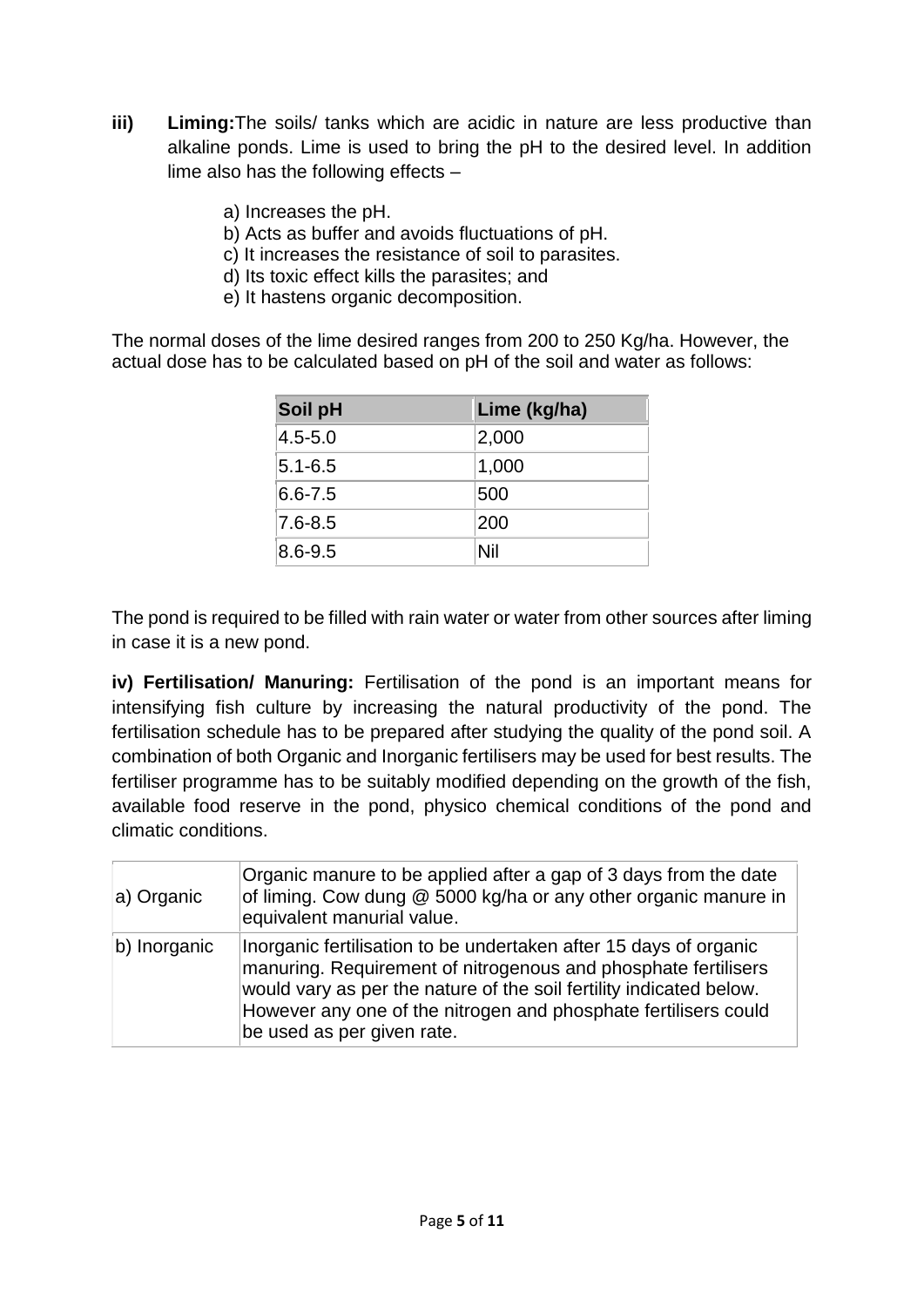| <b>Soil fertility status</b> | <b>Ammonium sulphate</b> | <b>Urea</b>                      |  |
|------------------------------|--------------------------|----------------------------------|--|
| 1. Nitrogen (mg/100 g soil)  | 70                       | 30                               |  |
| i) High (51-75)              | 90                       | 40                               |  |
| ii) Medium (26-50)           | 140                      | 60                               |  |
| iii) Low (upto 25)           |                          |                                  |  |
| 2. Phosphorus                | Single super phosphate   | <b>Triple super</b><br>Phosphate |  |
| (mg/100 gm soil)             |                          |                                  |  |
| i) High (7-12)               | 40                       | 15                               |  |
| ii) Medium $(4-6)$           | 50                       | 20                               |  |
| iii) Low (upto 3)            | 70                       | 30                               |  |

## **v) Inorganic Fertiliser Application (kg/ha/month)**

## **2.2 STOCKING**

The pond will be ready for stocking after 15 days of application of fertilisers. Fish fingerlings of 50- 100 gm size (approx) should be used for stocking @ 5000 nos. per hectare. However, if fingerlings of smaller size are used, suitable allowance may be made accounting for mortality. The present model envisages stocking of advanced fingerlings and rearing for 10-12 months. Depending on availability of seed and market condition, stocking can be of 3, 4 or 6 species combination in the following ratio.

#### **Species combination (ratio)**

| <b>Species</b>     | 3-species | 4-species | <b>6-species</b> |
|--------------------|-----------|-----------|------------------|
| Catla              | 4.0       | 3.0       | 1.5              |
| Rohu               | 3.0       | 3.0       | 2.0              |
| <b>Mrigal</b>      | 3.0       | 2.0       | 1.5              |
| <b>Silver Carp</b> |           |           | 1.5              |
| <b>Grass Carp</b>  |           |           | 1.5              |
| Common Carp        |           | 2.0       | 2.0              |

Since the market demand for Indian major carps are very good especially that of Catla and Rohu, the model is prepared based on the stocking of Indian major carps alone in the stocking density mentioned above.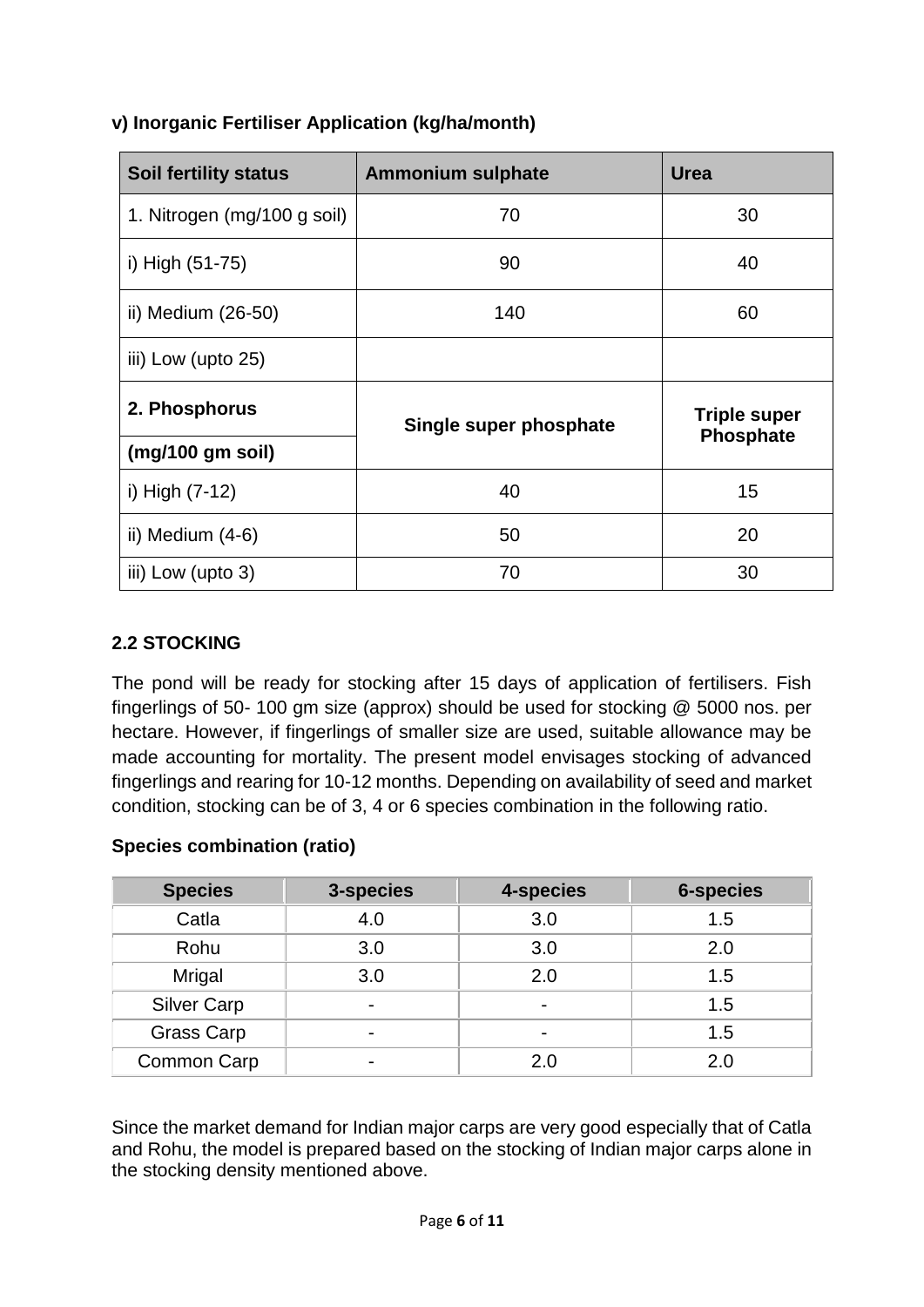# **2.3 POST STOCKING**

# **2.3.1 Supplementary feeding**

Fishes need much more food than what is available naturally in the pond. Fishes can be fed with a mixture of rice bran and oilcakes in the ratio 4:1. Due to the high cost of Ground nut Oil Cake (GOC) farmers have tried using alternate sources like Cotton seed oil cake which is comparatively cheaper than GOC. GOC and cotton seed oil cake can be mixed in equal proportions and fed to the fish and is reported to give almost the same growth rate as that of GOC. The feed should be placed on a feeding tray or in feeding bags and lowered to the pond bottom or it can be dispersed at the corners of the pond. After some time the fishes will get used to this type of feeding and aggregate at the same place at particular time for regular feeding thereby reducing the feed losses. The recommended feeding rate is 5 - 6 % of the body weight upto 500gm size of fish and then reduce to 3.5% of body weight from 500- 1000gm size . The feeding is supplementary in nature.

#### **2.3.2 Manuring**

i) Organic manuring may be done in monthly instalments @ 1000 kg/ha.

ii) Inorganic fertilisation may be done at monthly intervals alternating with organic manuring.

However, the monthly rate of fertilisation will depend on pond productivity and the growth of the fishes. It should be ensured that excess fertilisation does not take place which may result in eutrophication.

## **2.3.3 Harvesting**

Harvesting is generally done at the end of 1st year, when the fishes attain average weight of 800 gm to 1.25 kg. With Proper management a production of 4 to 5 tons/ha can be obtained in a year. Harvesting is done by partial dewatering and repeated netting. In some cases complete dewatering of ponds is resorted to. Some farmers resort to partial harvesting also depending on the season and demand for fish.

## **2.4. Vertical expansion of fish culture**

A number of measures are now being employed by the entrepreneurs to increase the per hectare production of fish. Important measures adopted are stocking of advanced fingerlings / yearlings by stunning the growth of fish seed during first year, heavy stocking and multiple harvesting after the fishes attain a size of 500 gms., multiple stocking and multiple harvesting, use of aerators, integrated fish farming with animal husbandry activities like dairy, poultry, piggery or duckery to get daily organic manuring to the pond thus increasing its fertility. It is possible to increase the per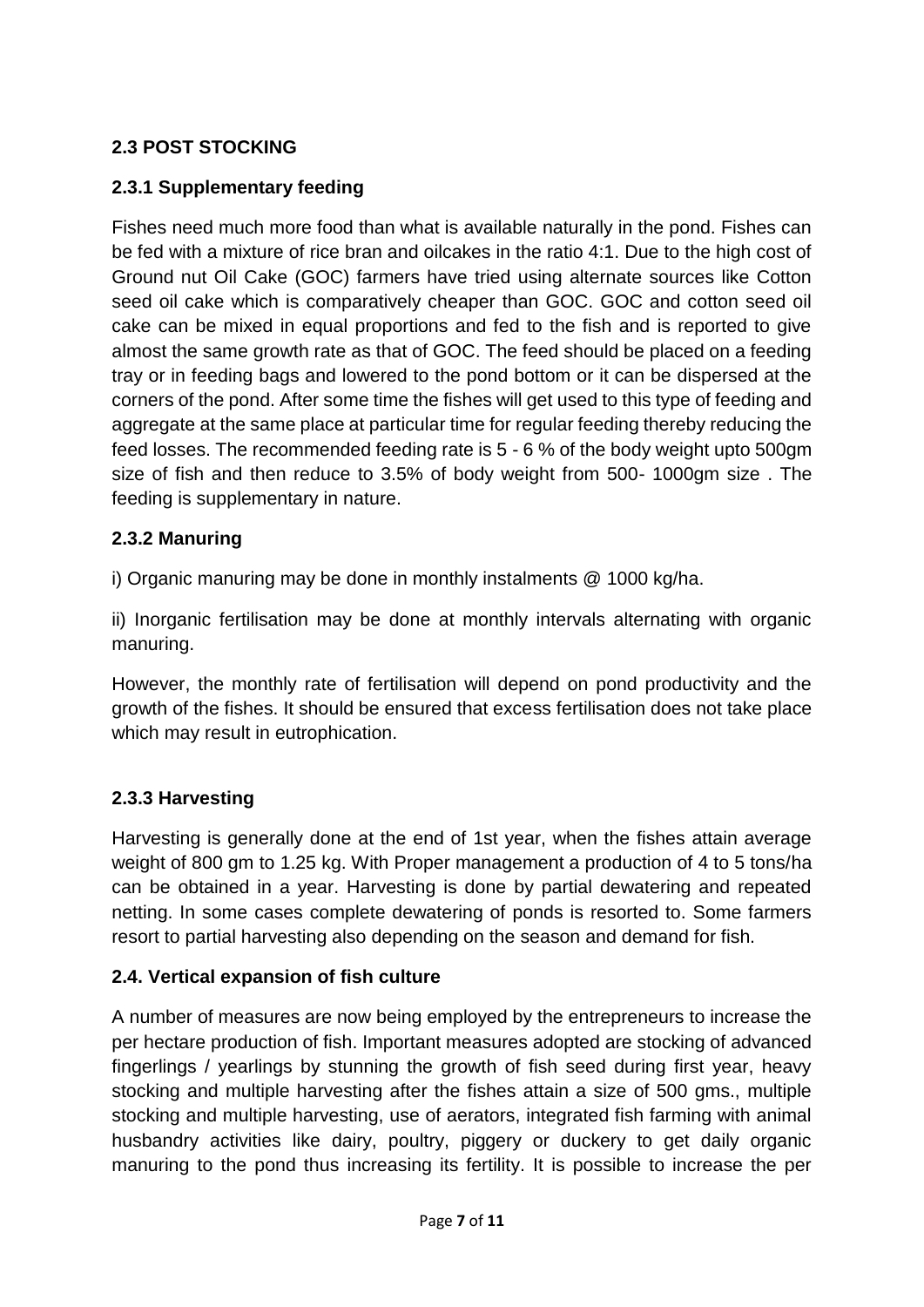hectare production of fish to 7 to 10 tonnes per ha per year by employing different methods as indicated above.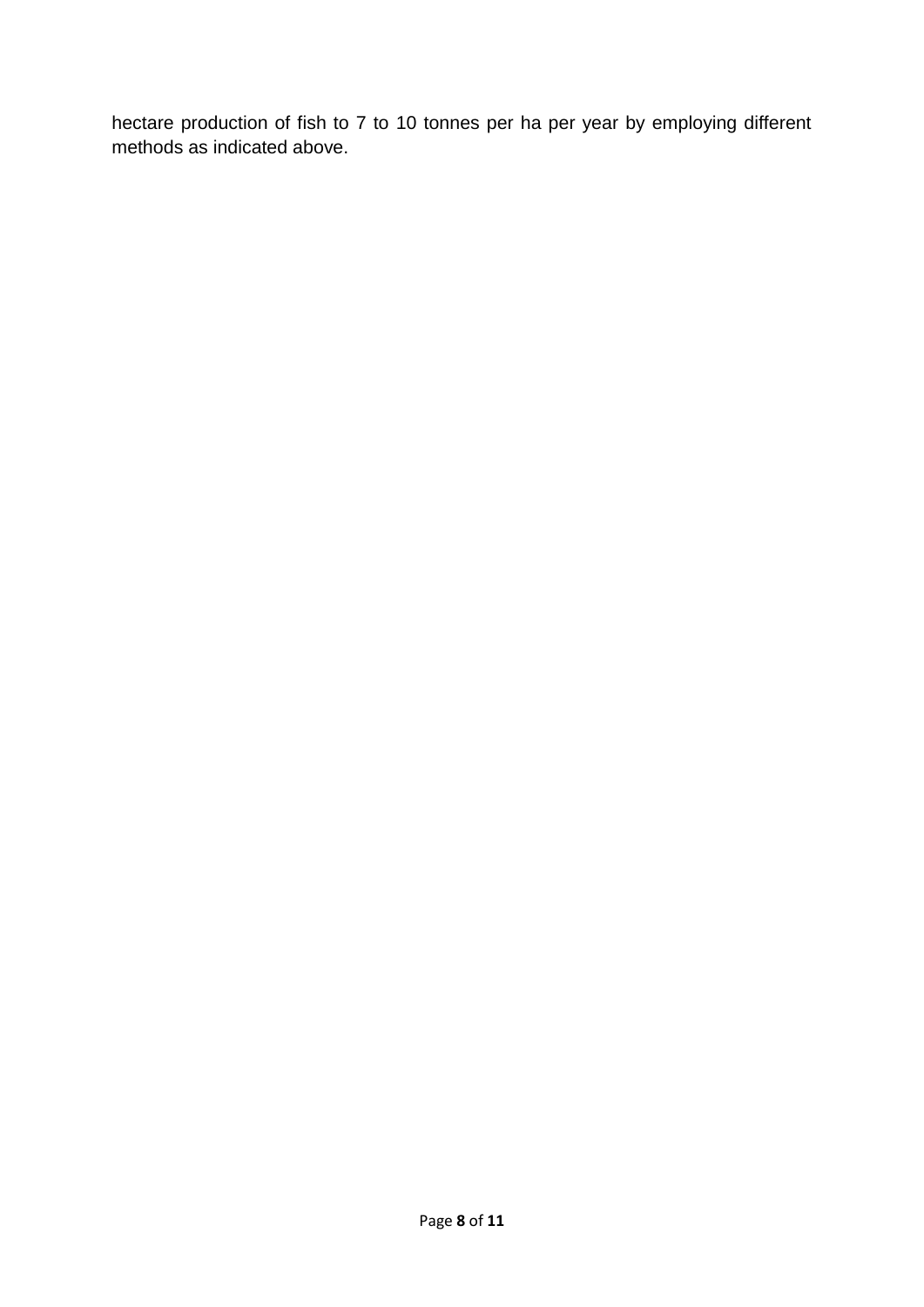## **Annexure - II**

# **Indicative cost of composite fish culture – 1Ha area**

| A              | <b>Capital Cost</b>                                                                                                                 |              |           |                | Amount<br><b>Rs</b> |
|----------------|-------------------------------------------------------------------------------------------------------------------------------------|--------------|-----------|----------------|---------------------|
| S.No           | <b>Particulars</b>                                                                                                                  | <b>Units</b> | Quantum   | Rate<br>(Rs.)  | <b>Total</b>        |
| $\mathbf{1}$   | Site clearance                                                                                                                      |              | LS        | 7000           | 7000                |
| $\overline{2}$ | Construction of pond including<br>digging, bund construction and<br>compaction and consolidation<br>(using earth moving equipments) | <b>Hrs</b>   | 40        | 1500           | 60,000              |
| 3              | Diesel Pump Set                                                                                                                     | 3 HP         | 1         | 30000          | 30,000              |
| $\overline{4}$ | Inlet/outlet sluices                                                                                                                |              | L/S       | 8000           | 8,000               |
| 5              | Store Room/rest room                                                                                                                | Sq ft        | 150       | 300            | 45,000              |
| 6              | Nets and other implements                                                                                                           |              | L/S       | 12000          | 12,000              |
| $\overline{7}$ | Miscellaneous                                                                                                                       |              | L/S       | 6000           | 6,000               |
|                | <b>Total "A"</b>                                                                                                                    |              |           |                | 1,68,000            |
| B              | Operational cost for one crop (<br>one year)                                                                                        |              |           |                |                     |
| 1              | Drying, desilting and plouging                                                                                                      | <b>LS</b>    | <b>LS</b> | <b>LS</b>      | 6000                |
| $\overline{2}$ | Lime                                                                                                                                | <b>Kgs</b>   | 500       | $\overline{7}$ | 3,500               |
| 3              | Single Super Phosphate                                                                                                              | <b>Kgs</b>   | 250       | $\overline{7}$ | 1,750               |
| 4              | Urea                                                                                                                                | Kg           | 125       | $\overline{7}$ | 875                 |
| 5              | Raw Cow Dung                                                                                                                        | Tons         | 10        | 800            | 8,000               |
| 6              | Fish Seed Catla (2000),<br>Rohu(1500) and Mrigal (1500) @Rs<br>5 each                                                               | <b>Nos</b>   | 5,000     | 5              | 25,000              |
| $\overline{7}$ | <b>Fish Feed</b>                                                                                                                    | Kg           | 6,000     | 14             | 84,000              |
| 9              | Harvesting charges per kg                                                                                                           |              | 4000      | 1.5            | 6,000               |
| 10             | <b>Miscellaneous</b>                                                                                                                | <b>LS</b>    | <b>LS</b> |                | 5,000               |
|                | <b>Total "B"</b>                                                                                                                    |              |           |                | 1,40,125            |
|                | Total A +B                                                                                                                          |              |           |                | 3,08,125            |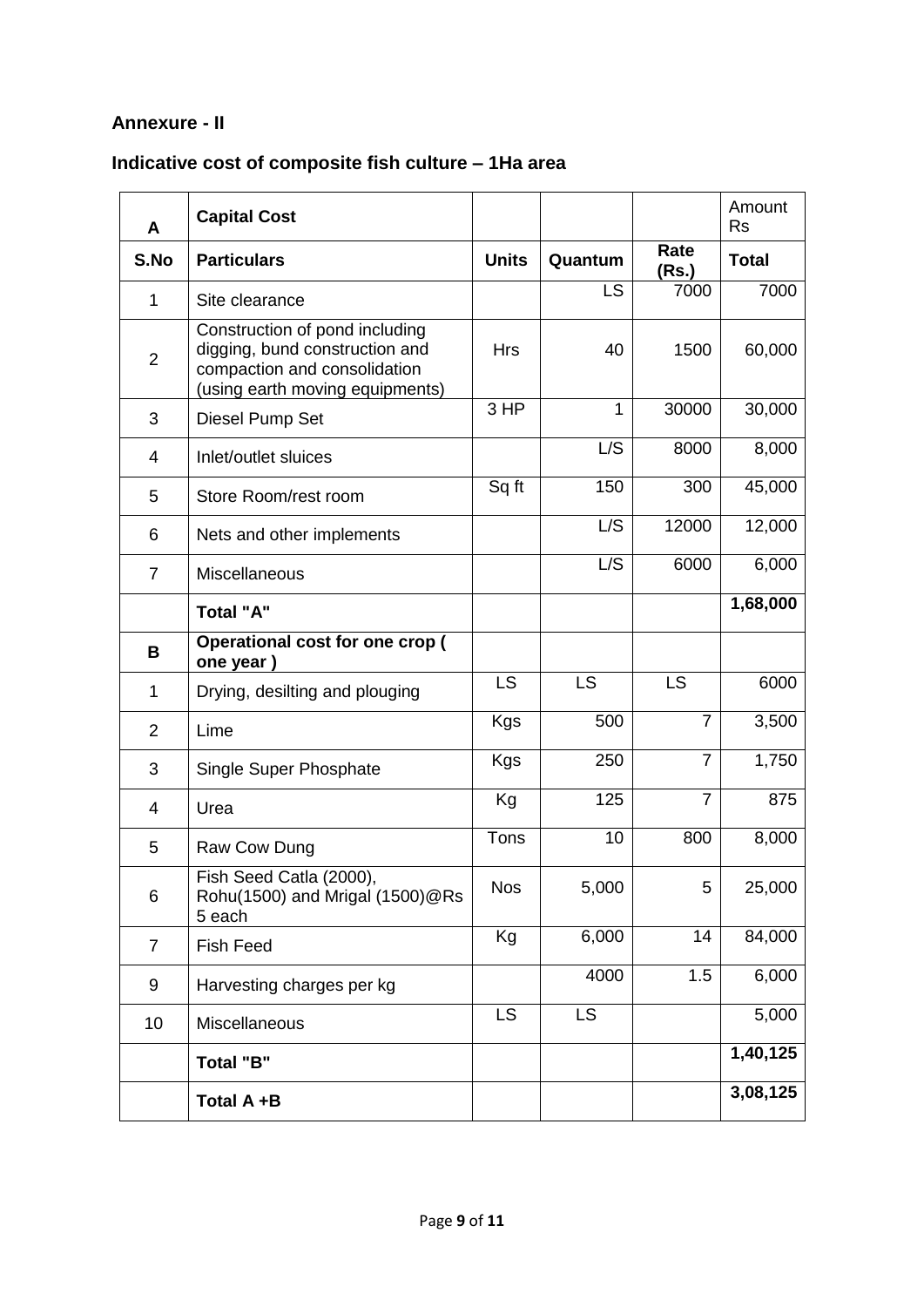| <b>Capital Cost</b>   | Rs lakh | 1.68 |
|-----------------------|---------|------|
| <b>Recurring Cost</b> | Rs lakh | 1.40 |
| <b>Total Cost</b>     | Rs lakh | 3.08 |

# C. Production and Income

|   | Survival                | %     | 85%  |
|---|-------------------------|-------|------|
| 2 | Avg size at harvest     | Kg    |      |
| 3 | <b>Total Production</b> | Kg    | 4675 |
| 4 | Farm gate sale price    | Rs/Kg | 55   |
| 5 | Gross Income            |       | 2.57 |

Annexure - III

Financial analysis, IRR, BCR (Rs in lakh)

| A. Cost                        | Year 1  | Year<br>2 | Year <sub>3</sub> | Year 4 | Year<br>5 | Year<br>6 | Year<br>7 | Year<br>8 |
|--------------------------------|---------|-----------|-------------------|--------|-----------|-----------|-----------|-----------|
| 1. Fixed Costs -               | 1.68    | 0.00      | 0.00              | 0.00   | 0.00      | 0.00      | 0.00      | 0.00      |
| 2. Recurring Costs             | 1.40    | 1.40      | 1.40              | 1.40   | 1.40      | 1.40      | 1.40      | 1.40      |
| <b>Total Cost</b>              | 3.08    | 1.40      | 1.40              | 1.40   | 1.40      | 1.40      | 1.40      | 1.40      |
|                                |         |           |                   |        |           |           |           |           |
| 1. Income from sale<br>of fish | 1.29    | 2.57      | 2.57              | 2.57   | 2.57      | 2.57      | 2.57      | 2.57      |
| 2. Net Income                  | $-1.80$ | 1.17      | 1.17              | 1.17   | 1.17      | 1.17      | 1.17      | 1.17      |
| 3. NPV Costs                   | 7.75    |           |                   |        |           |           |           |           |
| 4. NPV Benefits                | 10.42   |           |                   |        |           |           |           |           |
| <b>5. NPV</b>                  | 2.67    |           |                   |        |           |           |           |           |
| 6. BCR                         | 1.34    |           |                   |        |           |           |           |           |
| D. IRR                         | 63%     |           |                   |        |           |           |           |           |